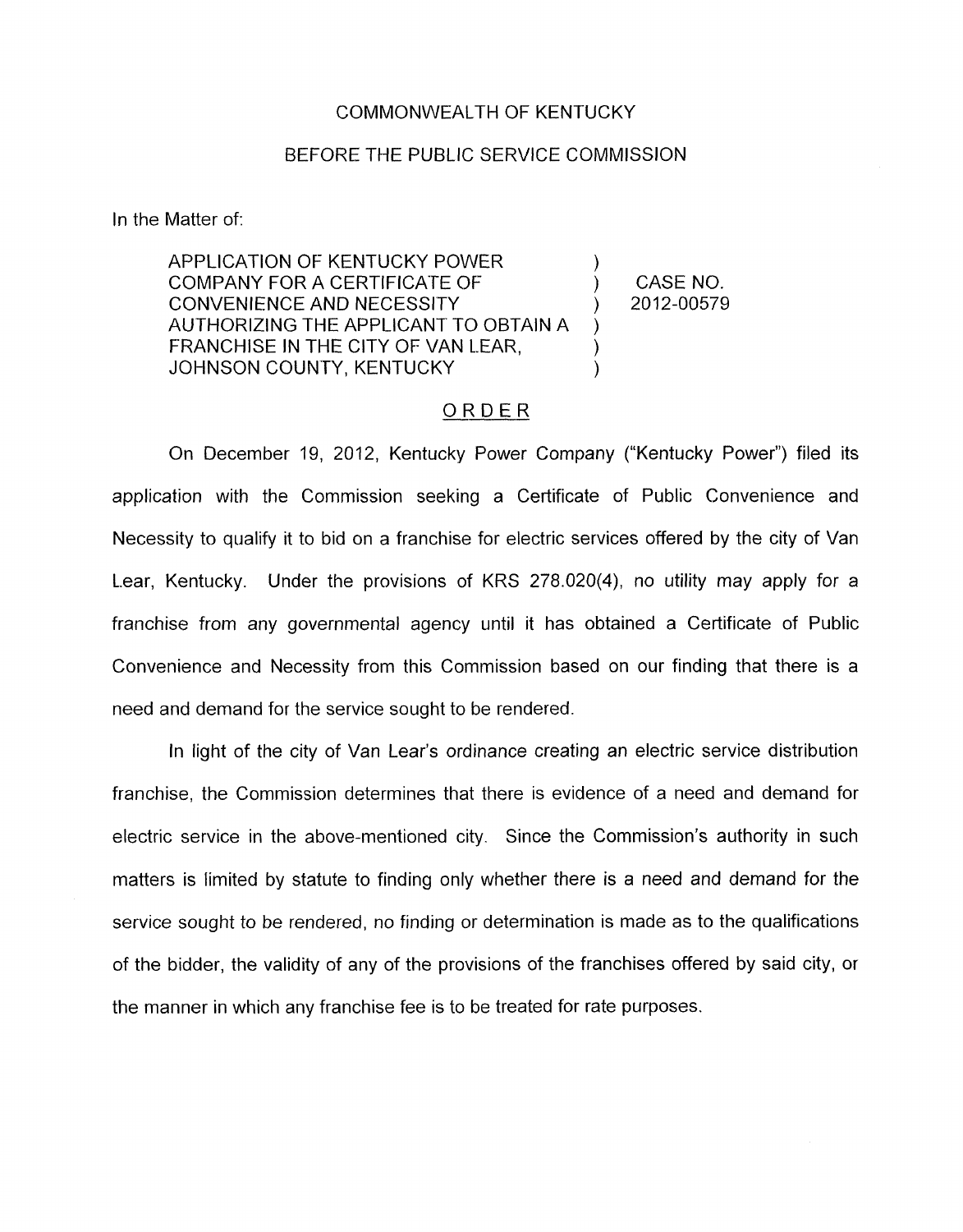IT IS THEREFORE ORDERED that:

1. Kentucky Power is granted a Certificate of Public Convenience and Necessity that authorizes it to bid on a franchise for electric service offered by the city of Van Lear, Kentucky.

2. If Kentucky Power is not the successful bidder, Kentucky Power shall, within ten days of the award of the franchise at issue, file with the Commission a written notice stating that Kentucky Power was not the successful bidder.

**3.** If Kentucky Power is the successful bidder, Kentucky Power shall, within ten days of the award of the franchise at issue, file with the Commission a copy of the executed franchise agreement.

4. Any documents filed pursuant to ordering paragraphs 2 or 3 of this Order shall reference the number of this case and shall be electronically submitted via the Commission's electronic Tariff Filing System (TFS).

*5.* This Order shall not be construed as granting a Certificate of Public Convenience and Necessity to construct utility facilities in said city.

By the Commission

ENTERED TV **JAN 09 2013** JC:KY PUBLIC <u>SERVICE COMMISSIONI</u>

**ATT** *D*irector

Case No. 2012-00579